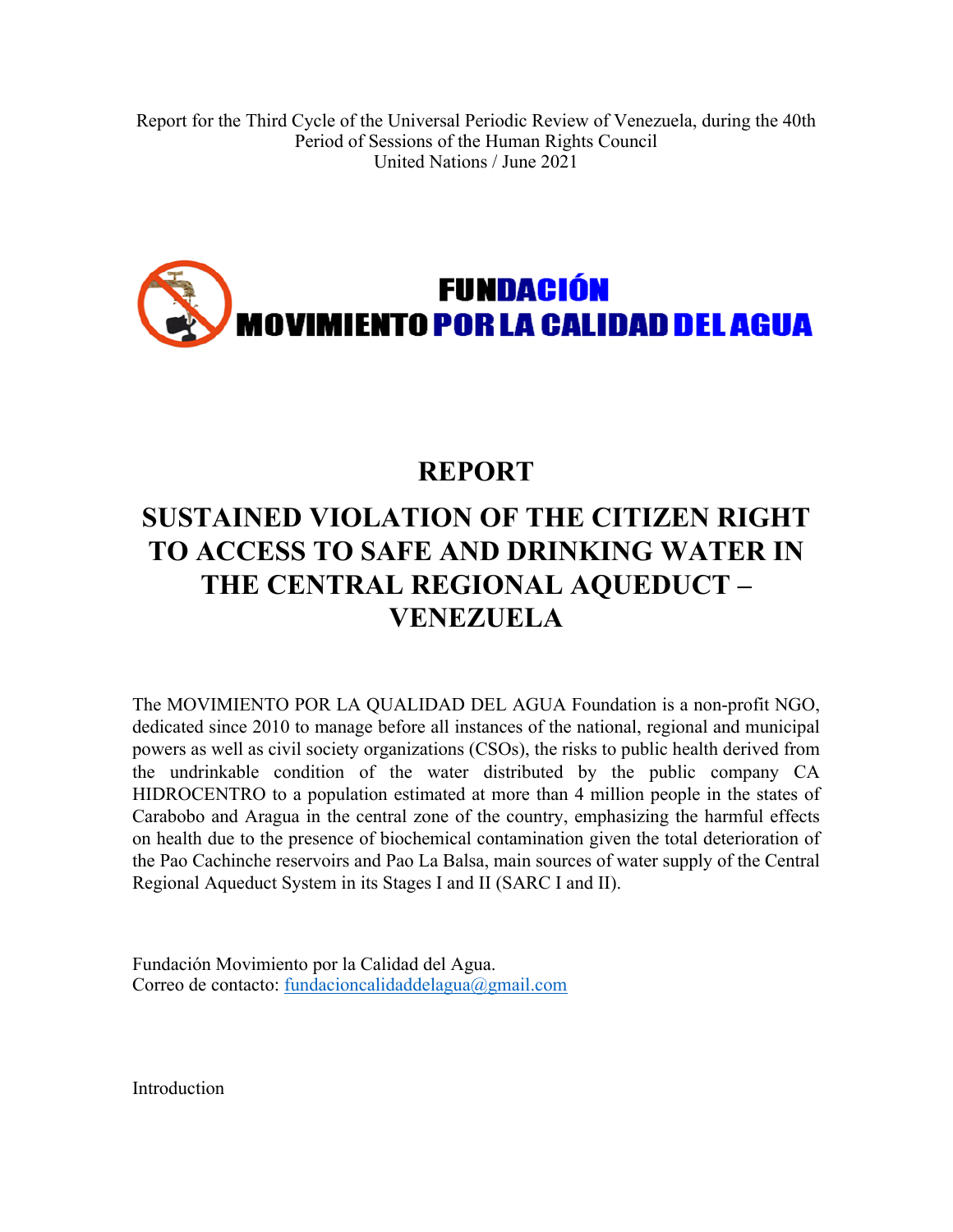1. The Movement for Water Quality Foundation submits this repor<sup>t</sup> to the Third Cycle of the Universal Periodic Exam of Venezuela as an SOS or signal of help given that the Ministry of Popular Power for Ecosocialism (MINEC) through the public company AC HIDROCENTRO operator of the Regional Aqueduct System of the Center in its Stages I and II (SARC I and II), despite having participated in the UPRs of 2012 and 2016, they have not produced any official change in attitude to solve the environmental health chaos and hydraulic that prevails in the Basin of the Lake of Valencia and Rio Pao. For more than 24 years, an estimated population of more than 4,000,000 people has been subjected to not having access to safe drinking water and environmental sanitation, as well as the individual and collective right to <sup>a</sup> good standard of living and <sup>a</sup> safe, healthy and ecologically balanced environment. Additionally, the sewage from the Naguanagua, Valencia and Libertador municipalities returns to the reservoir system that is the primary source of water for SARC I and II, which is why we are in the presence of <sup>a</sup> closed permanen<sup>t</sup> wastewater recirculation circuit estimated at 4,600 L / sec. This circuit of recirculation of contaminated water is made up of: The Pao Cachinche Reservoir - The "Alejo Zuloaga" Water Treatment Plant - The water distribution network of the three municipal aqueducts - The sewage network and return to the Pao Cachinche reservoir via Rio Paíto. It is for this reason that we raise this SOS because the violation of the human right of access to drinking water and to <sup>a</sup> healthy and balanced environment has been committed for more than 24 years the violation of the human right of access to drinking water and to <sup>a</sup> healthy and balanced environment.

The water of the Regional Aqueduct System of the Center, <sup>a</sup> threat to public health.

2.- For administrative purposes, HIDROCENTRO manages the neighboring hydrographic basins of Lake Valencia and Rio Pao globally, since the latter basin contributes more than 90% of the water distributed by SARC I and II. The hydrological cycle in these two hydrographic basins has been severely altered by the lack of political will in making decisions to resolve the aforementioned hydraulic-sanitary chaos. Therefore, it is not possible to meet Sustainable Development Goals No. 6.

3.- Under this environmental sanitary chaos generated by official disinterest, the population supplied by the water supplied by SARC I and II is being subjected to permanen<sup>t</sup> risk of contracting various diseases due to the prolonged time of exposure to microbiological agents, chemical agents and Biochemical agents that cause <sup>a</sup> wide spectrum of diseases in the digestive, nervous, lymphatic, urinary, muscular systems and in the organs of sight and skin that can only be uncovered using the tools of epidemiology that do not exist in practice in Venezuela. current.

4.- The water treatment plants of SARC I and II "Alejo Zuloaga" and "Lucio Baldó Soules" do not have the technology installed capable of removing from the water all the risk factors mentioned in point 3, especially the risk factors due to Toxic biochemical substances contributed to the water by algae of the cyanobacteria species, which is the dominant species in the Pao Cachinche and Pao La Balsa reservoirs. As <sup>a</sup> consequence of

Page 3 of 5

profound failures of SARC I and II, users receive water with high concentrations of aluminum, cyanotoxins (neurotoxic, hepatoxins, dermotoxins and cytotoxins) and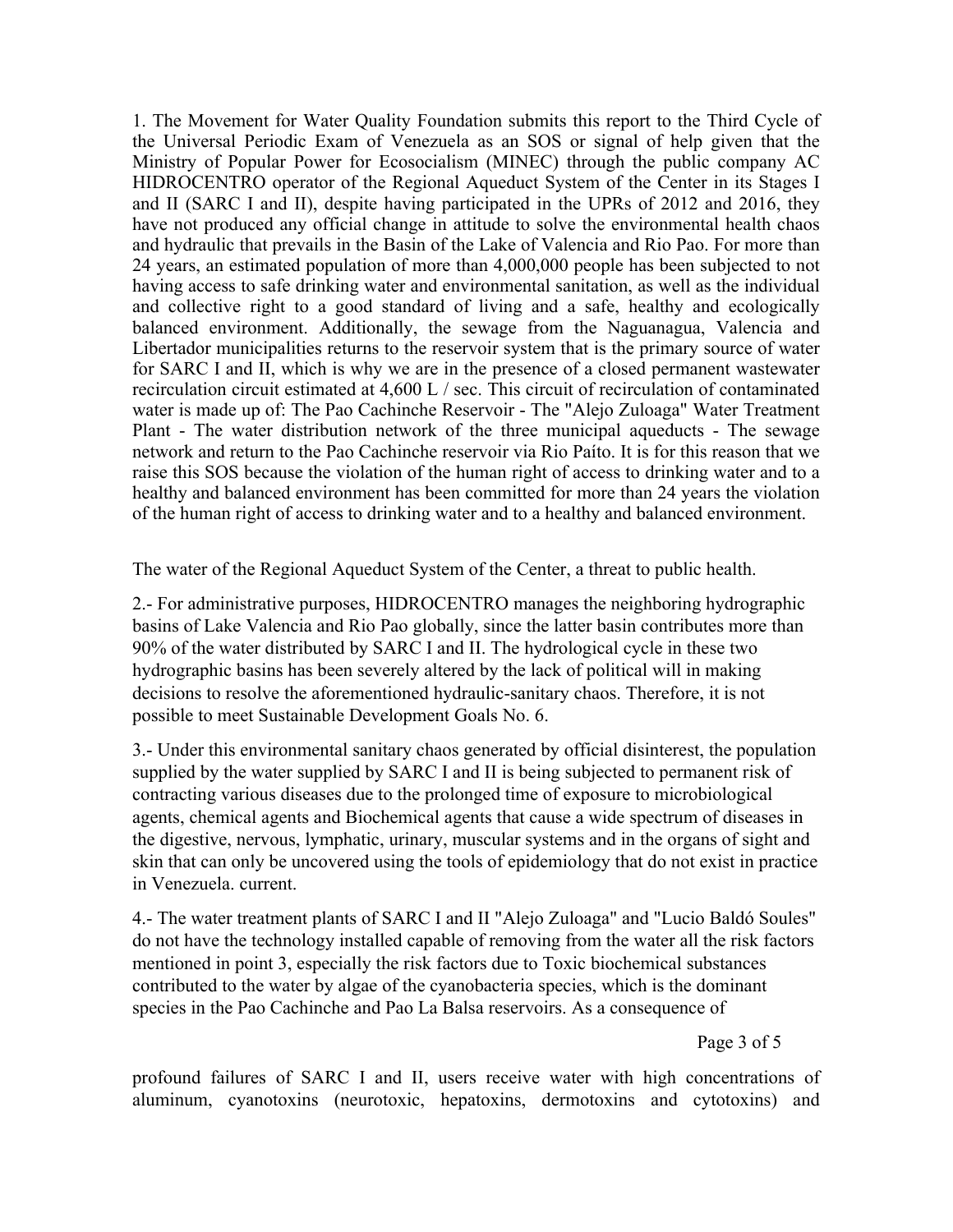trihalomethanes in their homes. The population served by this aqueduct system has been at risk for 24 years of contracting water-borne diseases such as cancer of the bladder, colon, rectum and liver, heart, respiratory and muscular system problems.

5.- The Pao-Cachinche reservoir was classified as hypereutrophic, according to the criteria of Salas and Martinó (1991), as mentioned in the limnological characterization study carried out by Ernesto J. González and other researchers from the Central University of Venezuela (UCV ) for 17 months, between September 1997 and February 1999, which resulted, among others, in the following:

6.- The dense populations of algae and the dominance of cyanobacteria, in addition to having profound effects on the plankton community (Infante and Riehl, 1984; Infante, 1988), are frequently associated with undesirable conditions in water quality (Laws , 1993).

7.- Excess phytoplankton reduces the value of the body of water as <sup>a</sup> source of water supply to the population.

8- The excess of phytoplankton favors the blocking of the filtration systems used in the drinking water supply and confer bad odors and flavors to the water (Harper, 1992; Yagi et al., 2002). This problem is aggravated if it is taken into account that some cyanobacteria can release neurotoxins and hepatotoxins into the water (Prosperi, 2000). Apart from these powerful toxins, cyanobacteria can also release cytotoxins and dermotoxins. None of these toxins can be removed from the water at the Alejo Zuloaga and Lucio Baldó Soules water treatment plants, as they do not have the necessary technology for these purposes, which is why they pass to the SARC I and II distribution system.

9- They identified in the Pao-Cachinche reservoir potentially toxic cyanobacteria such as: Microcystis aeruginosa Anabaena spp, Aphanocapsa, Cylindrospermopsis raciborskii, Gomphosphaeria aponina, Oscillatoria limosa, Synechococcus aquatilis bigranultus and Synechocystis aquatilis bigranultus.

10.- In March 2012 the "Network of Venezuelan Medical Scientific Societies" published in its Epidemiological News N ° 36, under the title "Risk due to cyanobacteria in water for human consumption", the following:

11.- The occurrence of cyanobacterial blooms and their by-products in the Pao Cachinche and Pao La Balsa reservoirs directly interferes with the quality of the water, introducing negative effects on public health, due to the production of potentially toxic and carcinogenic compounds. Under certain environmental conditions of temperature and nutrients, particularly phosphorus and nitrogen, in summer the cyanobacteria can develop in large masses called blooms and more than 50% of these generate toxicity (Sevomen  $\&$ James, 1999), and may contain powerful toxins , the most common being neurotoxins and hepatotoxins (Codd, 1995). Phosphorus has been associated with an important role both in

Page 4 of 5

the development of the cyanobacterial population, as well as in toxins, as has been shown in work carried out in Anabaena with hepatotoxins (Rapala et al., 1997). Likewise, it has been established that high levels of nitrogen and phosphorus favor the growth of toxic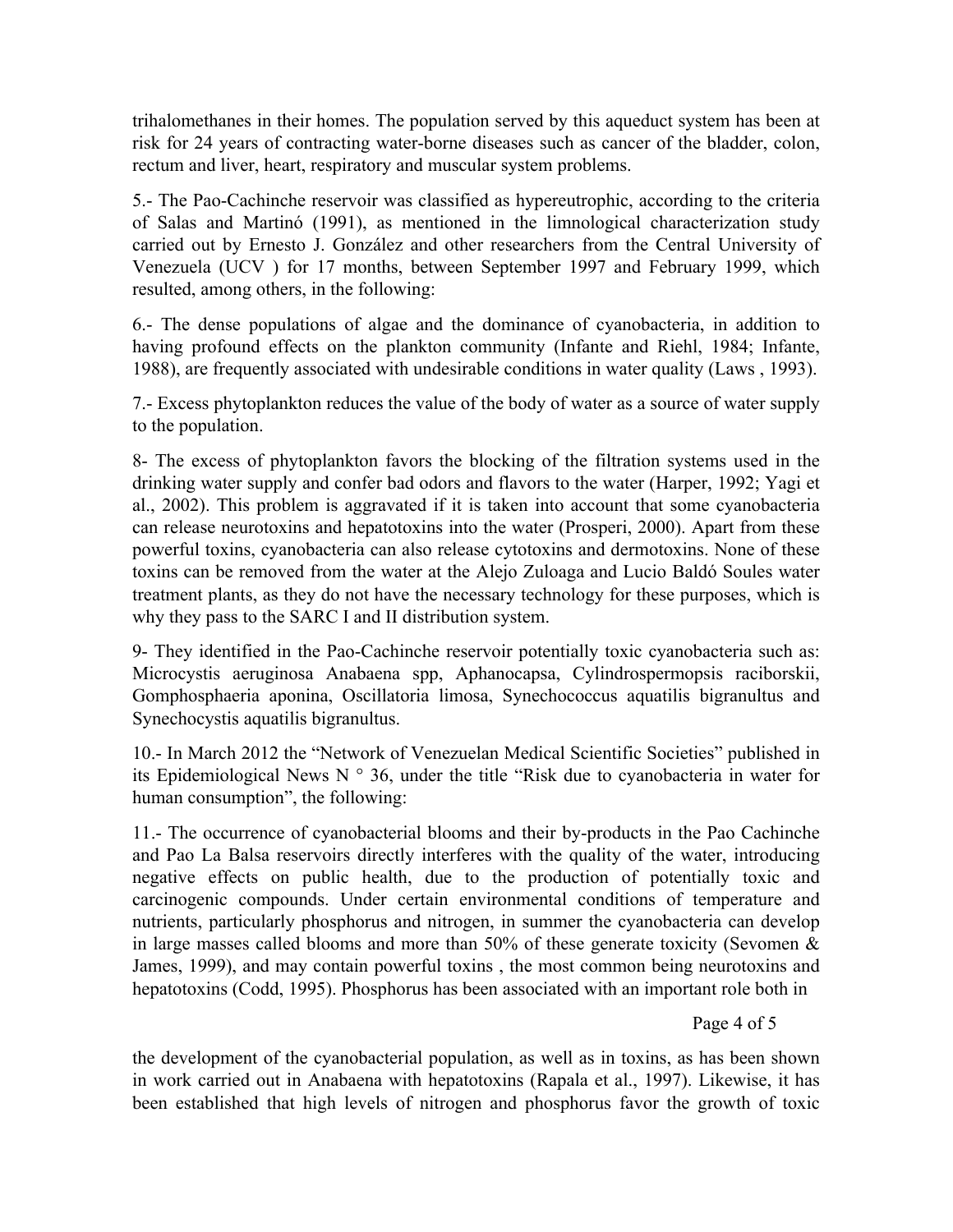Microcystis strains over non-toxic ones (Vezie et al., 2002) apar<sup>t</sup> from organoleptic effects, due to the production of color, odor and bad taste. It is important to point out that the lack of decision-making in sanitary sanitation of the rivers that flow into the Pao Cachinche and Pao La Balsa reservoirs means that every day greater amounts of phosphorus and nitrogen are concentrated, which are precursor elements of blooms. above. This situation caused by the abundance of phosphorus and nitrogen and its relationship with cyanobacteria in the reservoirs of SARC I and II were already mentioned in our 2012 and 2016 reports.

12.- The role of Microcystins as promoters of hepatomas (liver cancer) has been confirmed (Moreno I, Repetto G, Cameán A, 2003; Andrinolo D, 2006), and mutagenic capacity, embryonic death, malformations). In humans, <sup>a</sup> relationship has been found between chronic water consumption exposure to microcystins in the first trimester of pregnancy and an increase in congenital defects. (Moreno I, Repetto G, Cameán A, 2003).

13.- In 1998, the World Health Organization (WHO) established the maximum acceptable level for daily consumption of Microcystin LR at 1 µg / l (Ramírez García P, Martínez Romero E, Martínez Salgado MD, Eslava Campos, 2004; Burch MD, 2007) and this value is also the maximum acceptable concentration to preven<sup>t</sup> tumor induction (Roset J. Aguayo S, Muñoz MJ, 2001). Some authors propose <sup>a</sup> value of 0.01 µg / l in cases of chronic exposure, due to the possible correlation between primary liver cancer and the presence of Microcystins in water (Infante A, Riehl W (1984).

### Recommendations:

14. In the reports sent to the two previous cycles of the Universal Periodic Review of Venezuela, our foundation Movement for Water Quality pointed out the grea<sup>t</sup> deterioration in human rights of access to water and sanitation, however, no recommendation from the The examining States considered the negative consequences of not reestablishing these rights, currently resulting in the serious structural health-hydraulic-environmental deterioration that puts the right to life at risk. We consider it vitally important that the following recommendations be taken into account in the 3rd cycle:

A) The sanitary-environmental sanitation in all the reservoirs of the country of the channels and bodies of water that feed reservoirs used as <sup>a</sup> source of water supply to the population.

B) The urgency of sanitary-environmental sanitation of all the rivers and water courses that feed the Pao Cachinche and Pao La Balsa reservoirs in order to eliminate the hydrologicalsewage-urban cycle that keeps the SARC reservoirs contaminated. For this, the Movement for Water Quality Foundation has already prepared <sup>a</sup> solution proposal that was presented to the National Academy of Engineering and Habitat in 2020.

Page 5 of 5

C) Plan and execute <sup>a</sup> campaign to characterize the water supplied by SARC I and II in order to quantify the concentration of the toxic chemical and biochemical elements